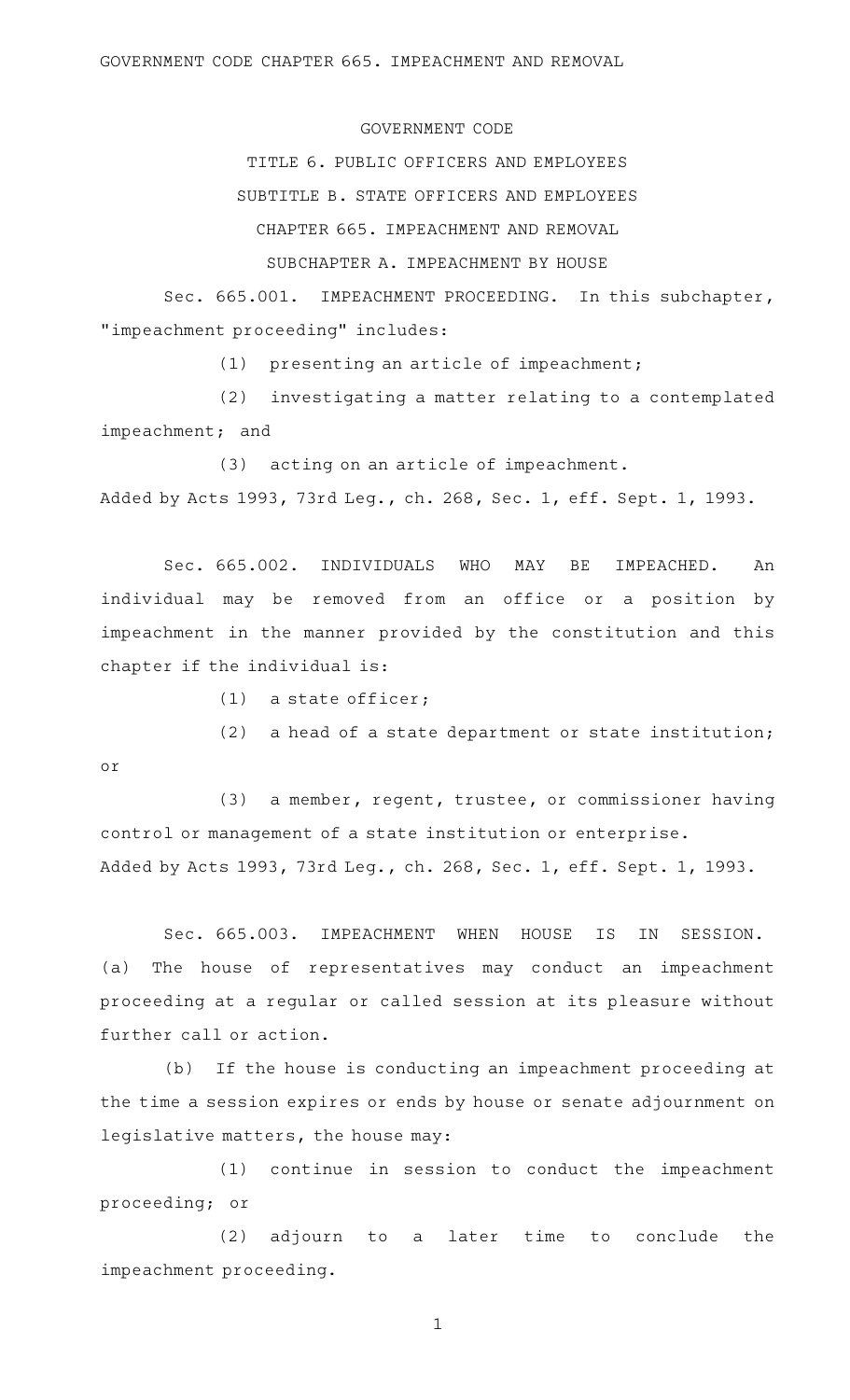(c) If the house adjourns under Subsection (b)(2), it may continue the impeachment proceeding through committees or agents. Added by Acts 1993, 73rd Leg., ch. 268, Sec. 1, eff. Sept. 1, 1993.

Sec. 665.004. CONVENING HOUSE FOR IMPEACHMENT PURPOSES WHEN HOUSE IS NOT IN SESSION. (a) When the house is not in session it may be convened to conduct an impeachment proceeding:

 $(1)$  by proclamation of the governor;

 $(2)$  by proclamation of the speaker of the house if the speaker is petitioned in writing by 50 or more members of the house; or

(3) by proclamation in writing signed by a majority of the members of the house.

(b) Each member of the house who is in the state and accessible must be given a copy of the proclamation in person or by registered mail:

(1) by the speaker of the house or under the direction of the speaker; or

(2) by the members signing the proclamation or one or more individuals who signed the proclamation designated by the members that signed the proclamation if the proclamation was issued under Subsection (a)(3).

(c) The proclamation must:

(1) state in general terms the reason for convening the house;

 $(2)$  state a time for the house to convene; and

(3) be published in at least three daily newspapers of general circulation.

Added by Acts 1993, 73rd Leg., ch. 268, Sec. 1, eff. Sept. 1, 1993.

Sec. 665.005. POWERS OF HOUSE DURING IMPEACHMENT PROCEEDING. When conducting an impeachment proceeding, the house or a house committee may:

 $(1)$  send for persons or papers;

 $(2)$  compel the giving of testimony; and

(3) punish for contempt to the same extent as a district court of this state.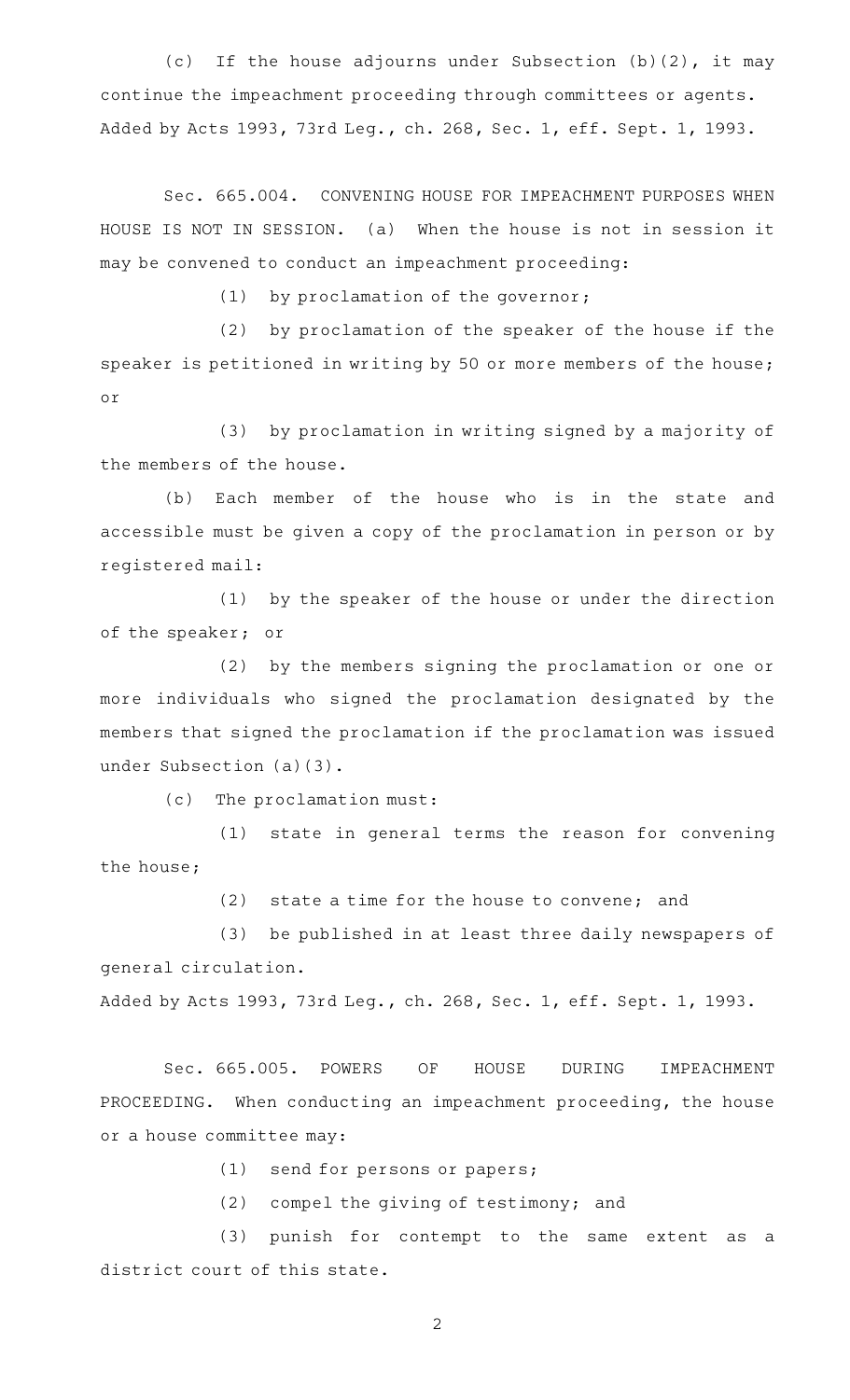Added by Acts 1993, 73rd Leg., ch. 268, Sec. 1, eff. Sept. 1, 1993.

Sec. 665.006. PER DIEM AND MILEAGE DURING IMPEACHMENT PROCEEDING. (a) A member of the house is entitled to a per diem when the house is in session for an impeachment proceeding but not for legislative purposes.

(b) A member of a house committee is entitled to a per diem when the committee is meeting for an impeachment proceeding and the house is not in session.

(c)AAA member of the house is entitled to mileage when the house is convened by proclamation under Section 665.004.

(d) The amount of a per diem and the mileage authorized by this section is the same as the amounts for those items fixed for members of the legislature when in legislative session.

(e) The house may pay agents to assist in conducting an impeachment proceeding.

Added by Acts 1993, 73rd Leg., ch. 268, Sec. 1, eff. Sept. 1, 1993.

Sec. 665.007. CUMULATIVE REMEDY. The remedy of impeachment as provided in this chapter is cumulative of all other remedies regarding the impeachment or removal of public officers. Added by Acts 1993, 73rd Leg., ch. 268, Sec. 1, eff. Sept. 1, 1993.

## SUBCHAPTER B. REMOVAL AFTER IMPEACHMENT

Sec. 665.021. SENATE MEETS AS COURT OF IMPEACHMENT. If the house prefers articles of impeachment against an individual, the senate shall meet as a court of impeachment in a trial of the individual in the manner provided by Article XV of the Texas Constitution.

Added by Acts 1993, 73rd Leg., ch. 268, Sec. 1, eff. Sept. 1, 1993.

Sec. 665.022. PROCEDURE WHEN SENATE IS IN SESSION. (a) If the senate is in a regular or called session when articles of impeachment are preferred by the house, the senate shall receive the articles when they are presented. The senate shall set a day and time to resolve into a court of impeachment to consider the articles.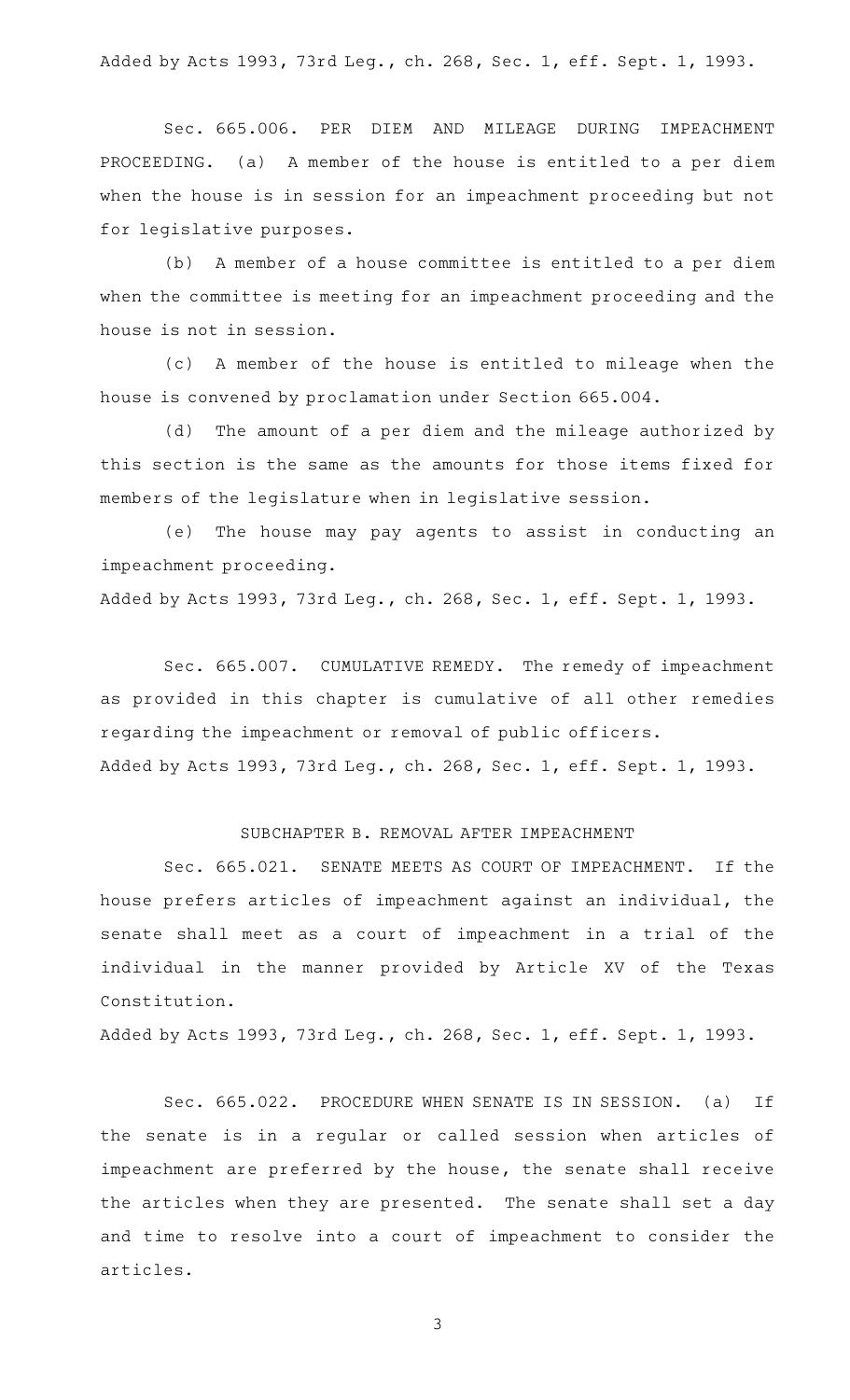(b) The senate may continue in session as a court of impeachment beyond the end of the session for legislative purposes or may adjourn as a court of impeachment to a day and time set by the senate.

Added by Acts 1993, 73rd Leg., ch. 268, Sec. 1, eff. Sept. 1, 1993.

Sec. 665.023. PROCEDURE WHEN SENATE IS NOT IN SESSION. (a) If the senate is not in a regular or called session when articles of impeachment are preferred by the house, the house shall deliver by personal messenger or certified or registered mail a certified copy of the articles of impeachment to the governor, lieutenant governor, and each member of the senate. A record of the deliveries and a copy of the record shall be delivered to the lieutenant governor and the president pro tempore of the senate.

(b) After the deliveries are made as required by Subsection (a), the senate shall be convened to consider the articles of impeachment:

 $(1)$  by proclamation of the governor; or

(2) if the governor fails to issue the proclamation within 10 days from the date the articles of impeachment are preferred by the house, by proclamation of the lieutenant governor; or

(3) if the lieutenant governor fails to issue the proclamation within 15 days from the date the articles of impeachment are preferred by the house, by proclamation of the president pro tempore of the senate; or

(4) if the president pro tempore of the senate fails to issue the proclamation within 20 days from the date the articles of impeachment are preferred by the house, by proclamation signed by a majority of the members of the senate.

(c) A proclamation issued under Subsection (b) must:

 $(1)$  be in writing;

(2) state the purposes for which the senate is to be convened;

(3) fix a date not later than the 20th day after the date of the issuance of the proclamation for convening the senate; and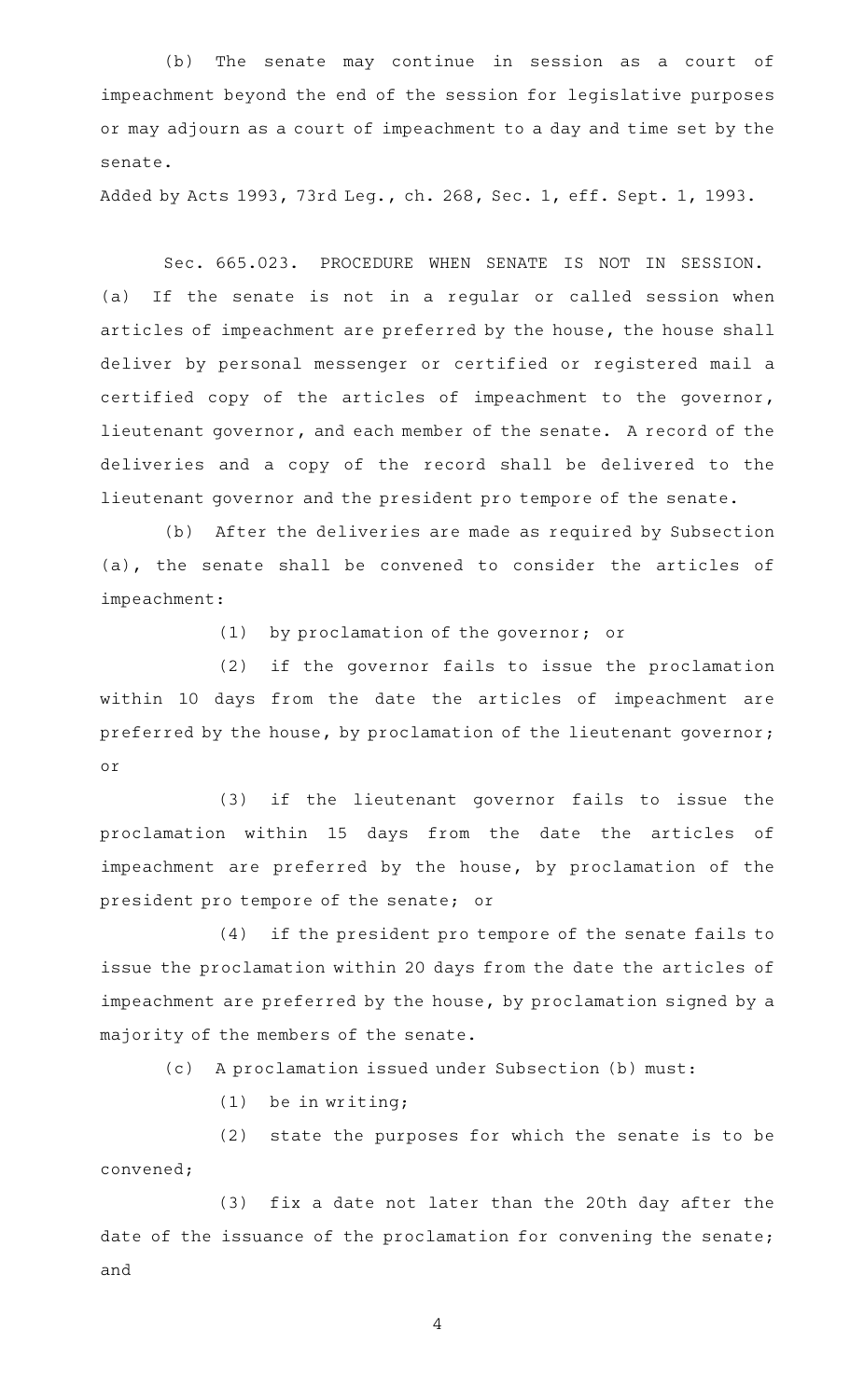(4) be published in at least three daily newspapers of general circulation.

(d) A copy of the proclamation shall be sent by registered or certified mail to each member of the senate and the lieutenant governor.

(e) The senate shall convene on the day set in the proclamation and receive the articles of impeachment. The senate shall then act as a court of impeachment to consider the articles of impeachment.

Added by Acts 1993, 73rd Leg., ch. 268, Sec. 1, eff. Sept. 1, 1993.

Sec. 665.024. ADOPTION OF RULES. The senate shall adopt rules of procedure when it resolves into a court of impeachment. After the senate has adopted the rules it shall consider the articles of impeachment.

Added by Acts 1993, 73rd Leg., ch. 268, Sec. 1, eff. Sept. 1, 1993.

Sec. 665.025. CONVENING AND ADJOURNING SENATE. The senate may recess or adjourn during the impeachment trial to a time to be set by the senate. The senate may condition reconvening on the occurrence of an event specified in the motion. Added by Acts 1993, 73rd Leg., ch. 268, Sec. 1, eff. Sept. 1, 1993.

Sec. 665.026. ATTENDANCE OF SENATORS. Each member of the senate shall be in attendance when the senate is meeting as a court of impeachment.

Added by Acts 1993, 73rd Leg., ch. 268, Sec. 1, eff. Sept. 1, 1993.

Sec. 665.027. POWERS OF SENATE MEETING AS A COURT OF IMPEACHMENT. (a) The senate may:

(1) send for persons, papers, books, and other documents;

 $(2)$  compel the giving of testimony;

(3) punish for contempt to the same extent as a district court;

(4) meet in closed session for purposes of deliberation; and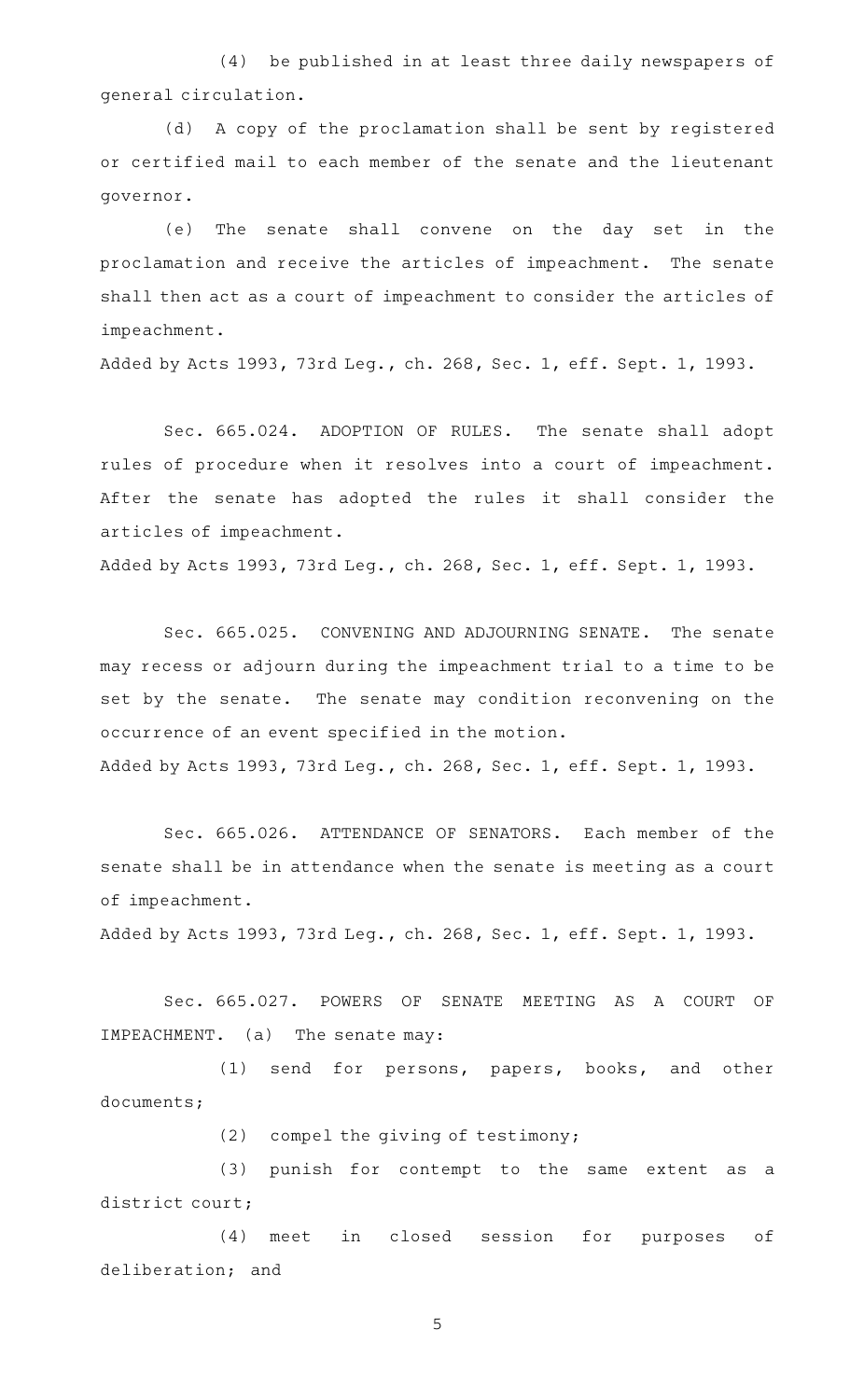(5) exercise any other power necessary to carry out its duties under Article XV of the Texas Constitution.

(b) The senate may employ assistance to enforce and execute the lawful orders, mandates, writs, process, and precepts of the senate meeting as a court of impeachment.

Added by Acts 1993, 73rd Leg., ch. 268, Sec. 1, eff. Sept. 1, 1993.

Sec. 665.028. PER DIEM WHILE SENATE IS MEETING AS A COURT OF IMPEACHMENT. (a) When meeting as a court of impeachment the members of the senate and the lieutenant governor receive the same mileage and per diem as is provided for members of the legislature when it is in legislative session.

(b) If the senate is not in session as a court of impeachment for more than four consecutive days because of recess or adjournment, the members of the senate and the lieutenant governor are not entitled to the per diem for those days.

Added by Acts 1993, 73rd Leg., ch. 268, Sec. 1, eff. Sept. 1, 1993.

## SUBCHAPTER C. REMOVAL BY ADDRESS

Sec. 665.051. INDIVIDUALS SUBJECT TO REMOVAL. Only the following individuals are subject to removal from office by address under this subchapter:

- (1) a justice of the supreme court;
- (2) a judge of the court of criminal appeals;
- (3) a justice of a court of appeals;
- $(4)$  a judge of a district court;
- (5) a judge of a criminal district court;
- (6) the commissioner of agriculture;
- (7) the commissioner of insurance; and
- $(8)$  the banking commissioner.

Added by Acts 1993, 73rd Leg., ch. 268, Sec. 1, eff. Sept. 1, 1993.

Sec. 665.052. CAUSES FOR REMOVAL. (a) An individual may be removed from office by address for:

- $(1)$  wilful neglect of duty;
- (2) incompetency;
- (3) habitual drunkenness;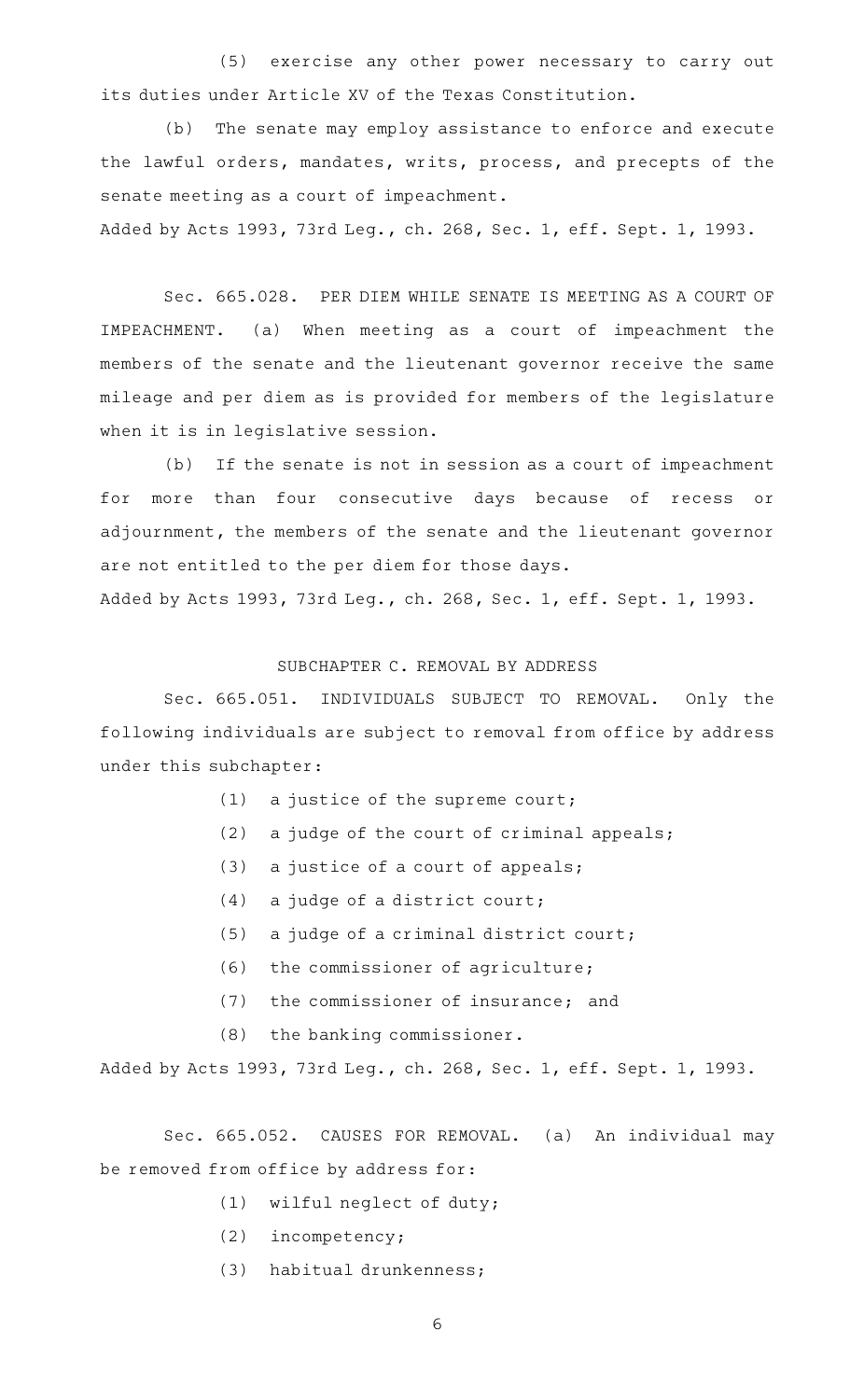$(4)$  oppression in office;

(5) breach of trust; or

(6) any other reasonable cause that is not a sufficient ground for impeachment.

 $(b)$  In this section, "incompetency" means:

 $(1)$  gross ignorance of official duties;

(2) gross carelessness in the discharge of official duties; or

(3) inability or unfitness to discharge promptly and properly official duties because of a serious physical or mental defect that did not exist at the time of the officer 's election. Added by Acts 1993, 73rd Leg., ch. 268, Sec. 1, eff. Sept. 1, 1993.

Sec. 665.053. NOTICE AND HEARING. (a) Notice of the reason for removal by address must be given to the officer who is to be removed.

(b) The officer must be allowed to appear at a hearing in the officer 's defense before the vote for removal by address is taken.

(c) The cause for removal shall be stated at length in the address and entered in the journal of each house. Added by Acts 1993, 73rd Leg., ch. 268, Sec. 1, eff. Sept. 1, 1993.

Sec. 665.054. REMOVAL VOTE. (a) The governor shall remove from office a person on the address of two-thirds of each house of the legislature.

(b) The vote of each member shall be recorded in the journal of each house.

Added by Acts 1993, 73rd Leg., ch. 268, Sec. 1, eff. Sept. 1, 1993.

## SUBCHAPTER D. OTHER REMOVAL PROVISIONS

Sec. 665.081. NO REMOVAL FOR ACTS COMMITTED BEFORE ELECTION TO OFFICE. (a) An officer in this state may not be removed from office for an act the officer may have committed before the officer 's election to office.

(b) The prohibition against the removal from office for an act the officer commits before the officer 's election is covered by: